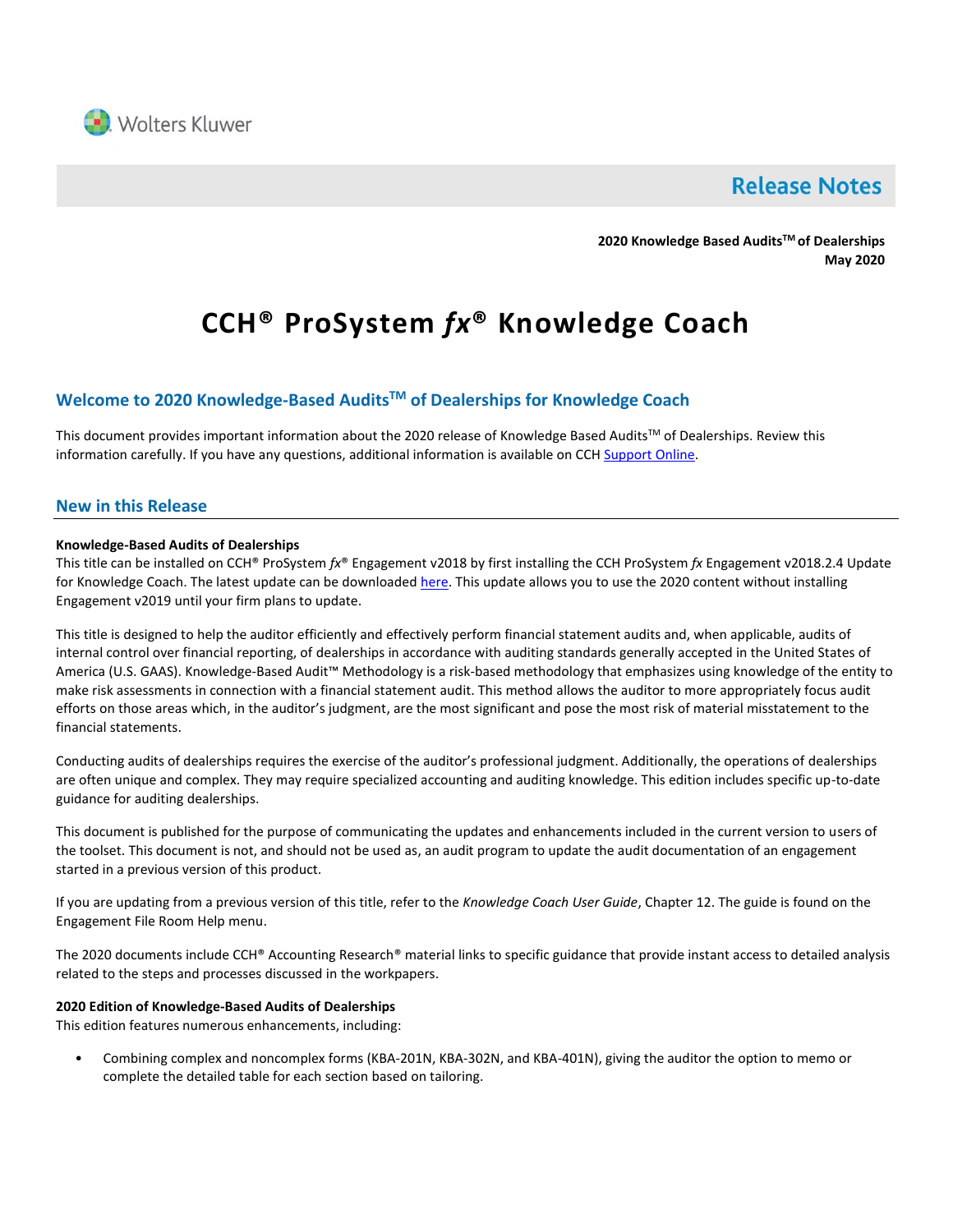**Roll Forward Note**: If you have used a noncomplex document in your prior engagement, before rolling that file forward, add the complex document to your engagement binder to retain the data from the noncomplex document. Then remove these workpapers from the prior year binder after you have rolled the binder forward.

If your binder has already been finalized and you don't want to unfinalize the binder to insert the complex document before you roll forward from the 2019 version, you can make a copy of your finalized binder, insert the applicable complex documents, and then roll forward the copied binder to the 2020 title version. After roll forward, remember to delete the copied prior year binder from your file room. Doing this retains the data in the 2020 combined versions.

Alternatively, copy and paste the data from the prior year noncomplex document from the prior year binder after you roll forward to the current combined versions. The noncomplex document will roll forward as an obsolete workpaper with no data. You must remove it after you have rolled forward your binder. Refer to your prior year binder for data in the noncomplex document.

For the Update Knowledge Coach Content option, insert the complex version of the workpaper prior to updating; this retains information from the now obsolete noncomplex version. We recommend publishing the noncomplex versions prior to selecting the Update Knowledge Coach Content option so you have access to the data after updating, as the noncomplex version will be obsolete.

- Streamlining Entity Information from KBA-302 Understanding the Entity and Its Environment by removing Section I. This information is available in KBA-200 Entity Information and Background.
- Adding flow of columns "Nature of Other Services" and "Firm Personnel Overseeing the Service" from KBA-101 Overall Audit Strategy to AID-201 Non Attest Services Independence Checklist.
- Adding the table "Prior Year Substantive Matters and Significant Findings" to KBA-102 Engagement Completion Document. This table is only user entry and is available if you would like to document prior year matters or findings.
- Adding the flow of question "Describe the users or expected users of the financial statements (e.g., owners, stakeholders, lenders)" from KBA-200 Entity Information and Background to KBA-301 Worksheet for Determination of Materiality, Performance Materiality, and Thresholds for Trivial Amounts.
- Adding flow of Component Units from AID-603 Component Identification and Analysis to KBA-301 if the user has noted the Component Unit as being "Significant" in one of the four columns in AID-603.
- Adding a new column in KBA-301 in step 4: Determination of the Threshold for Trivial Amounts so you can document the trivial amount. You must manually key in this number based on the calculation, as this new column triggers the flow of the trivial amount to the materiality tables located in other forms.
- Adding a new table to trigger the flow of items identified in KBA-400 Scoping and Mapping of Significant Account Balances, Classes of Transactions, and Disclosures. All items identified in table 2 or 3 of KBA-400 flow to this new table, and then you can decide which to flow to KBA-103. This change helps remove duplication in KBA-103.
- Modifying headers and related instructions regarding compensating controls in KBA-401 Understanding Entity-Level Controls. Due to modifications, you can no longer show or hide columns in the detailed table based on internal control tailoring questions from AUD-100. Note that column 7 will be reset on roll forward due to the content changes.
- Modifying headers and adding one new column (If Controls are Not Effectively Designed and Implemented or Are Not Operating Effectively, Describe the Risks of Material Misstatement) in KBA-402 Understanding General Controls for Information Technology in the "less complex" table. This new column contains a dynamic list of risks noted in the engagement which is similar to the functioning of KBA-400 and KBA-40X series forms.
- Adding two new Potential Error Diagnostics in KBA-502 Summary of Risk Assessments that trigger when you:
	- Add a specific risk in the risk pane, but document that both Inherent Risk and Control Risk are low.
	- Select Combined under the Planned Audit Approach column and you haven't noted that they are performing an integrated audit and not testing internal controls overall for a particular audit area in AUD-100.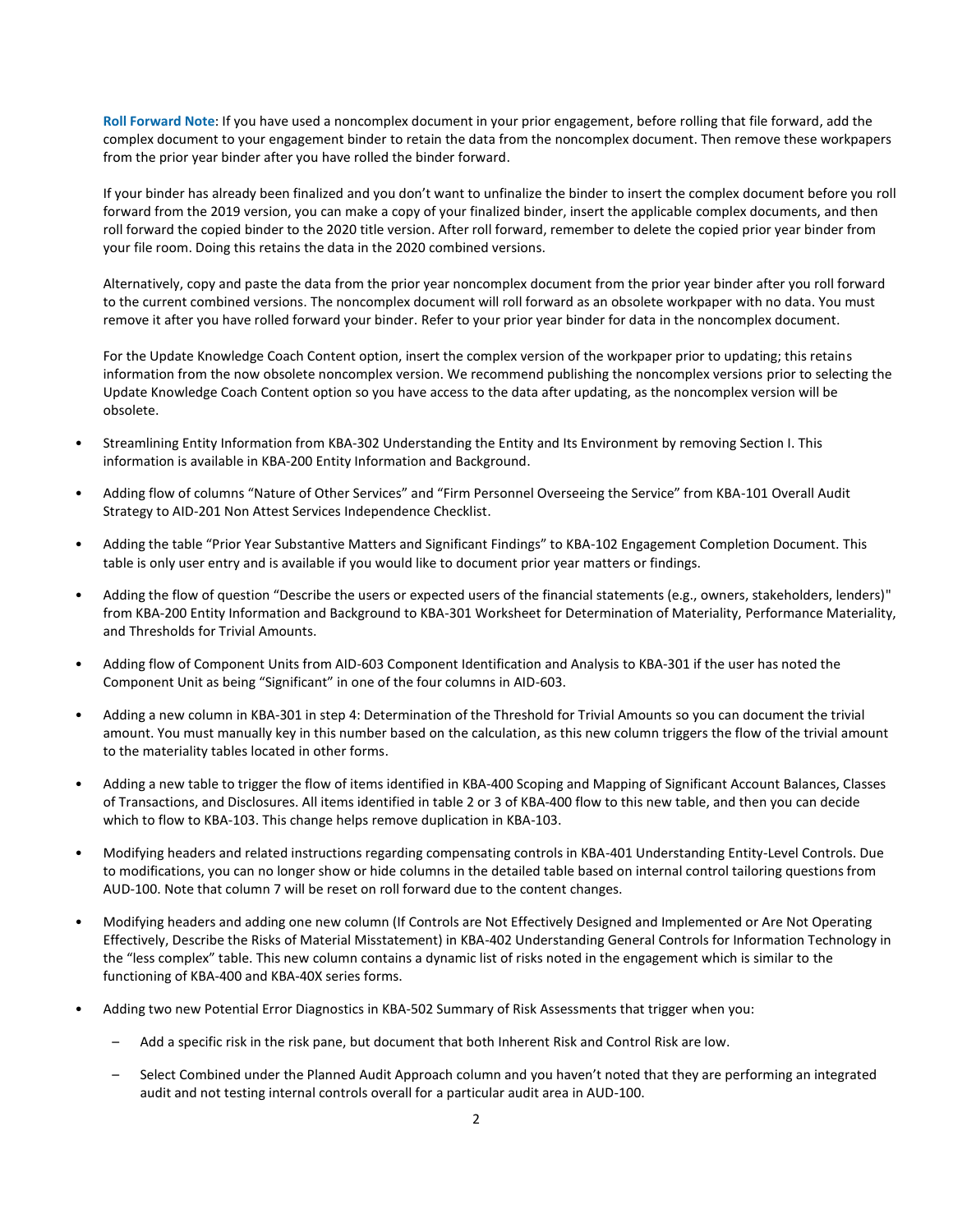- Adding a table to both KBA-902 Audit Review and Approval Checklist and KBA-905 Review and Approval Checklist: Interim Review of Financial Information to document a concurring partner review, if applicable. A tailoring question has also been added to AUD-100 that will have show/hide functioning on this table in both forms.
- Adding a new missing workpaper or unnecessary workpaper diagnostic related to AID-603 based on your response to tailoring question, "Does the entity have multiple components, multiple locations, or segments that are included in the scope of our engagement?"
- Adding a new audit area, Business Combinations, throughout the title, and adding AUD-822 Audit Program: Business Combinations.
- Rewording audit area "Journal Entries and Financial Statement Review" to "Journal Entries." The Financial Statement Review steps are no longer included in AUD-814. These steps are now included in the new AUD-909 Audit Program: Financial Statement Review form.
- Adding new steps and tailoring questions to AUD-803 Audit Program: Receivables, Contracts in Transit and Revenues for procedures that can be performed under ASC Topic 606.
- Adding new steps and tailoring questions to AUD-807 Audit Program: Property and Equipment, and Depreciation and AUD-811 Audit Program: Debt Obligations and Floorplan Liability to document new/revised lease guidance under ASU No. 2016-02, Leases (Topic 842).
- Enhancing instructions and procedures throughout the toolset to improve workflow.
- Adding new tips regarding Omnibus Statement on Auditing Standards for the issuance of SAS-135.
- Adding new AIDs, AUDs, CORs, KBAs and RESs as follows:
	- AUD-822 Audit Program: Business Combinations
	- AUD-909 Audit Program: Financial Statement Review
	- KBA-901A Tax Basis Financial Statement Disclosure Checklist
	- KBA-901B Cash Basis Financial Statement Disclosure Checklist
	- AID-835 Deferred Tax Analysis
	- AID-846 Journal Entry Testing Worksheet
	- AID-910 Final Account Balance Analysis
	- COR-822 Confirmation of Sales Terms (ASC Topic 605)
	- COR-822A Confirmation of Sales Terms (ASC Topic 606)
	- RES-028 Lease Checklist: Identifying a Lease (ASC 842)

[Click here](http://support.cch.com/updates/KnowledgeCoach/pdf/guides_tab/2020%20Dealerships%20Audit%20Title%20Overview%20for%20Knowledge%20Coach%20Users.pdf) for the 2020 Audits of Dealerships Title Overview for Knowledge Coach Users.

In addition, forms and practice aids throughout have been updated to include new examples and tips, and where applicable, to take into account new literature, standards, and developments, reflected in the following current audit and accounting guidance:

- FASB Accounting Standards Codification™ as of December 31, 2019, through Accounting Standards Update No. 2019-12
- AICPA Statement on Auditing Standards (SAS) No. 134, Auditor Reporting and Amendments, Including Amendments Addressing Disclosures in the Audit of Financial Statements
- AICPA Statement on Auditing Standards (SAS) No. 135, Omnibus Statement on Auditing Standards 2019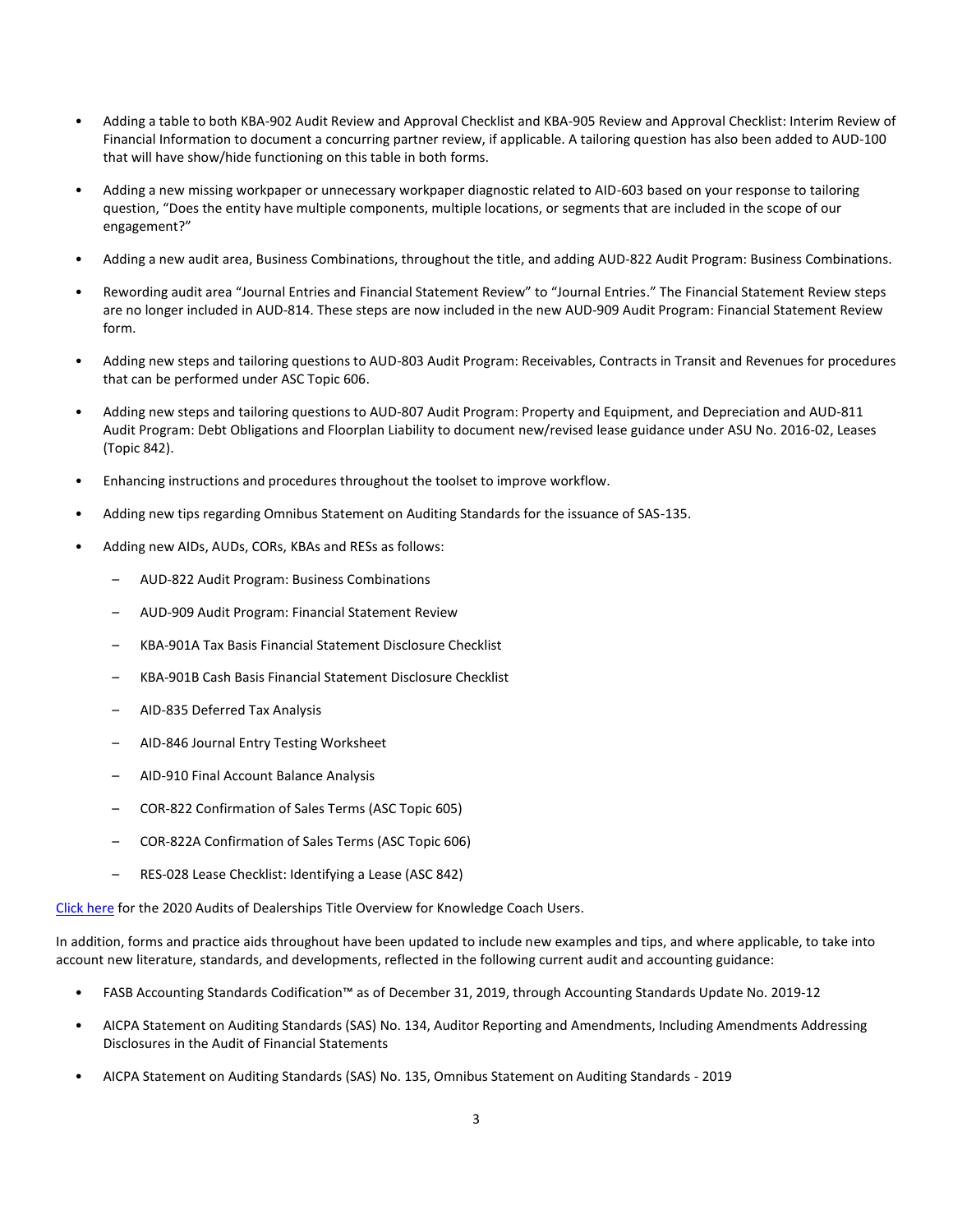- AICPA Statement on Auditing Standards (SAS) No. 137, The Auditor's Responsibilities Relating to Other Information Included in Annual Reports, which do not provide for early implementation
- AU-C 930, Interim Financial Information
- AU-C 940, An Audit of Internal Control Over Financial Reporting That Is Integrated With an Audit of Financial Statements

#### **Important:**

- Save changes to workpapers before closing the workpaper or the binder to ensure data is correctly updated.
- If Microsoft® Word crashes when using Knowledge Coach, before closing the binder, use the **Save Knowledge Coach Answers** option in the binder view under the Tools menu. This saves all data within tables.
- You can view other Knowledge Coach Best Practices on ou[r Web](https://support.cch.com/kb/solution/000034942/sw34947) site.

### **System Requirements**

This title requires the 2019 Financial Statement Base Title. The 2019 Financial Statement Base title must be installed with one of the following versions of Engagement and Knowledge Coach:

- Engagement and Knowledge Coach v2018 with CCH ProSystem *fx* Engagement v2018.2.4 Update or later available [here.](https://support.cch.com/updates/Engagement/release2018/release2018.aspx) To identify the version you are running, please go to the Help > About window in the application.
- Engagement and Knowledge Coach v2019 or newer.

If you are upgrading from Engagement v7.1 or older, please contact [Technical Support.](https://support.cch.com/contact)

A minimum of 4GB of RAM is required for optimal performance when opening and navigating Knowledge Coach workpapers.

# **License Requirements**

This title requires the Knowledge-Based Audits of Dealerships license. Users who do not have a license for this title cannot use Knowledge Coach functionality in workpapers.

For information on updating your licensing, see [How do I add or update CCH ProSystem](https://support.cch.com/kb/solution.aspx/sw3937) *fx* Engagement Licenses? on our Support Web site.

For more information on assigning licenses, see [How do I assign Engagement Licenses?](https://support.cch.com/kb/solution.aspx/sw3943) on our Support Web site.

# **Download Instructions**

If you plan to use this title on Engagement and Knowledge Coach v2018, apply the CCH ProSystem *fx* Engagement v2018.2.4 Update to all computers, including admin and terminal servers, before installing the title. Review the update's [release notes](https://d2iceilwdglxpz.cloudfront.net/release_notes/CCH%20ProSystem%20fx%20Engagement%202018.2.4%20Release%20Notes.pdf) for more deployment information.

To download this title:

- 1. Navigate to the [Knowledge Coach Updates](http://support.cch.com/updates/KnowledgeCoach) section of the Engagement Support Web site.
- 2. Select the Knowledge Coach Series. The series are arranged by title type, then industry.
- 3. Click **Download File** next to the title you want to download.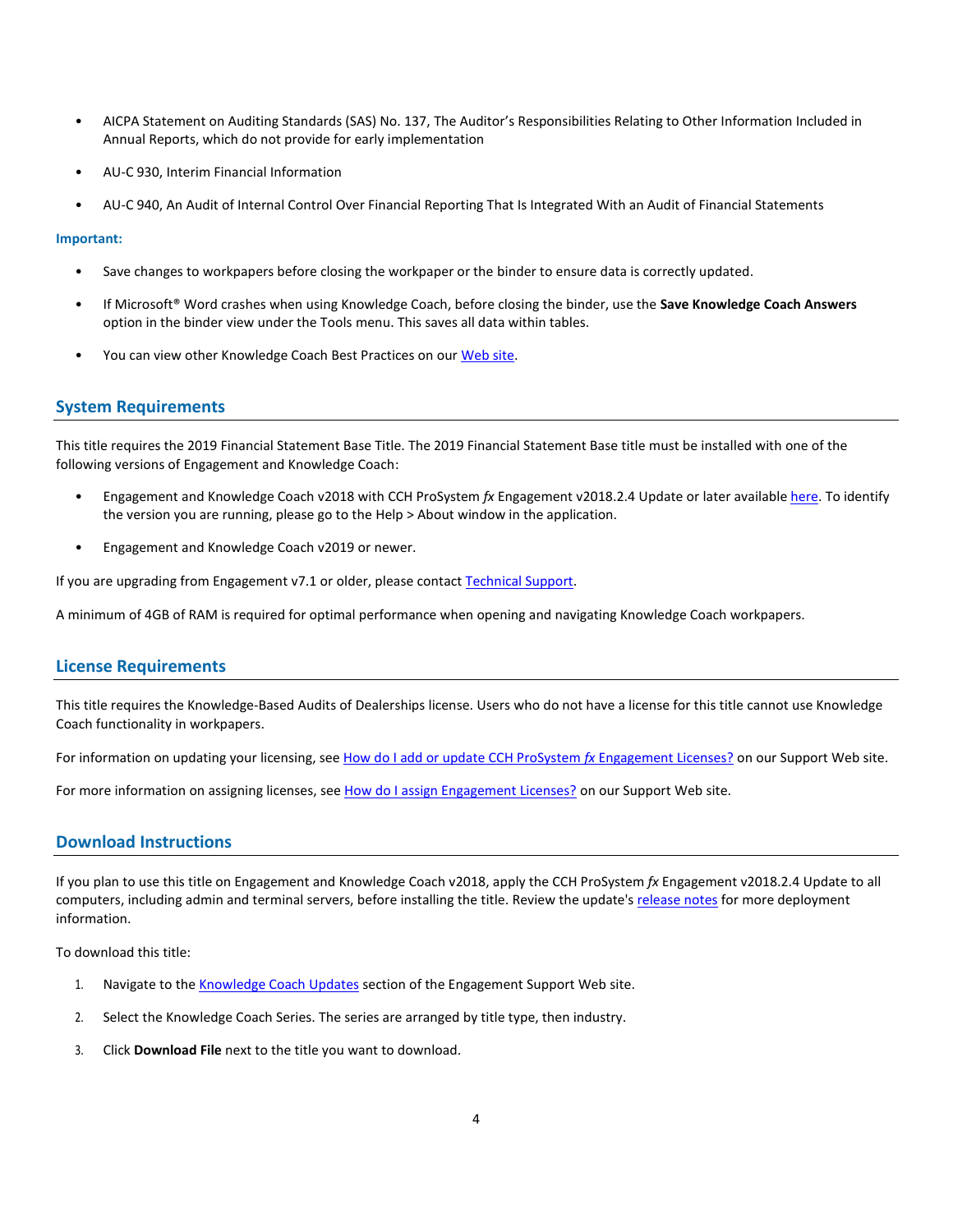The Knowledge Coach Content Package (KCP) download is a proprietary file that must be installed from within Engagement. Save this KCP file to a location on your local drive, and follow the installation instructions below.

**Note**: On some occasions the content package file will download with the file name extension changed to ZIP. If this occurs, change the extension of the downloaded file to KCP, using all capital letters.

You must install the 2019 Financial Statement Base title before installing the 2020 Knowledge Based Audits of Dealerships.

The Financial Statement Base title is also available on th[e Knowledge Coach Update Web](http://support.cch.com/updates/KnowledgeCoach) site.

#### **Installation Instructions**

See How do I add a new CCH® ProSystem *fx*[® Knowledge Coach title to CCH® ProSystem](https://support.cch.com/kb/solution/000033707/sw30271) *fx*® Engagement? for instructions on installing a new Knowledge Coach title.

## **Using Your Knowledge Coach Content with CCH® Accounting Research Manager®**

CCH Accounting Research Manager (ARM) is the most comprehensive, up-to-date, and objective online database of financial reporting literature. It includes all authoritative and proposed accounting, auditing, and SEC literature, plus independent, expert-written interpretive guidance.

Available on ARM, the Knowledge-Based Audits of Dealerships Guide helps you comply with the most recent professional standards and guidance for conducting audits of dealerships and to integrate the use of practice aids, tools, and other resources with its guidance. This publication supplements and complements the knowledge-based documents that are available in Knowledge Coach.

If you subscribe to an ARM library that includes dealerships content, you can link directly to source material from Resources within Knowledge Coach documents. These links have been updated to refer to the accounting standards under the FASB Accounting Standards Codifications. Also, if you subscribe to the Knowledge-Based Audits of Dealerships Guide on ARM, you can take advantage of references to the guide material from within the Knowledge Coach documents.

With Accounting Research Manager, you maximize the efficiency of your research time, while enhancing your results. Learn more about our content, our experts, and how you can request your free trial by visiting the [Accounting Research Manager Web](http://www.accountingresearchmanager.com/) site. You can also access the Accounting Research Manager Web site by selecting **Engagement > Binder Window > Shortcuts Bar > Guidance tab**.

#### **Using Your Knowledge Coach Content**

To use your Knowledge Coach workpaper templates, do the following:

- 1. Open a binder in Engagement.
- 2. Select the workpaper tab into which you would like to insert the workpaper.
- 3. Select **New Knowledge Coach Workpaper** from the toolbar or File menu.
- 4. Select the new Knowledge Coach title with the content you would like to use. You can only select titles you have installed. The information displayed changes to reflect the workpaper organization available for the selected title.
- 5. Select the Knowledge Coach workpapers to insert into your binder, and then click **OK**.
- 6. In the Selected Workpaper Properties window, add a workpaper index in the Index field and make any Name modifications that are needed. You can also modify the tab location or the roll forward settings for each workpaper.
- 7. Click **OK**. The integrated Knowledge Coach workpaper is now inserted into your engagement binder.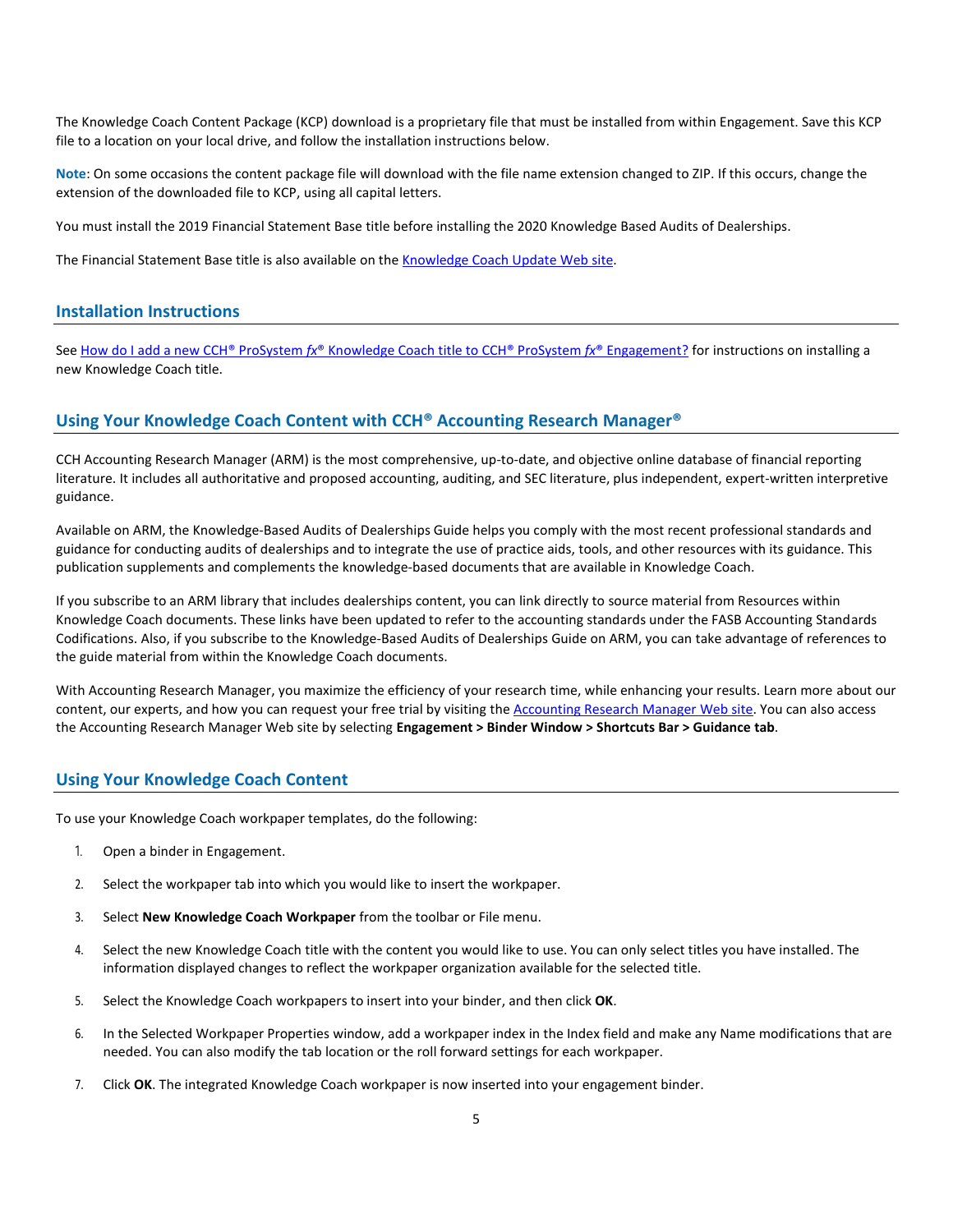**Note**: For more information on how to use Knowledge Coach workpapers in your binder, see the *Knowledge Coach User Guide*.

# **Additional Information on Knowledge Coach and the KBA Methodology**

**Knowledge-Based Audit (KBA) Methodology** allows the results of one set of procedures to become the input for the next. The key components of the KBA methodology include:

- An overview that guides auditors through the methodology
- Knowledge-based audit documents, integral to risk assessment and audit processes, which contain steps and procedures required by U.S. GAAS
- Customizable audit programs that take auditors through related steps and procedures
- Practice aids to help auditors complete steps or processes outlined in the knowledge-based audit documents and audit programs
- Auditor's reports that provide a variety of sample auditor's opinions on audited financial statements
- Correspondence documents that provide sample letters to be used to comply with U.S. GAAS requirements and in other common situations
- The AICPA's Auditing Standards Board's (ASB) Risk Assessment Standards The practice aids and tools in the 2020 Knowledge-Based Audits of Dealerships are designed around the AICPA's risk assessment and clarified standards to assist auditors of dealership entities by:
	- Facilitating compliance with GAAS
	- Encouraging more effective audits through tailored audit programs and comprehensive practice aids
	- Helping auditors to focus on and respond to identified audit risks
	- Enhancing audit documentation

#### **CCH® ProSystem** *fx***® Knowledge Coach**

Knowledge Coach functionality allows auditors to use the Knowledge-Based Audit methodology more efficiently by eliminating the need for duplicate entry of the same information, tailoring audit documentation to each particular engagement, and documenting the link between risks identified and procedures performed. AUD-100 Tailoring Question is a document in Knowledge Coach that presents engagement-level questions designed to aid in tailoring the engagement documentation to fit each client. Completing the questions helps the auditor avoid duplication and unnecessary workpapers.

**Note**: Before you begin your audit, review the guidance in AUD-101 Overall Audit Program. This workpaper is your road map through a Knowledge-Based Audit methodology. Start your audit with AUD-100 Tailoring Question Workpaper and AUD-101 Overall Audit Program.

- **Risks** can be captured via the Risk Summary task pane from any Knowledge Coach workpaper by the current editor of KBA-502 Summary of Risk Assessments. This allows you to continuously assess risks during the engagement. Several workpapers prompt you to consider the presence of risks, but the Risk Summary task pane must be used to document those risks. All documented risks flow to the Risk Summary. To ensure risks show in findings tables, select the *workpaper identified in* field of the Risk pane.
- **Information Flow** helps reduce the time spent duplicating information across forms. In addition, the flow of consistent information ensures that information and updates to information are not missed between workpapers. Drill-down functionality helps the user navigate quickly to the source of the information, aiding in the review of the audit file.
- **Diagnostics** help track unresolved issues like unanswered questions, incomplete risks, program steps not linked to risks or relevant assertions, missing workpapers, and more.